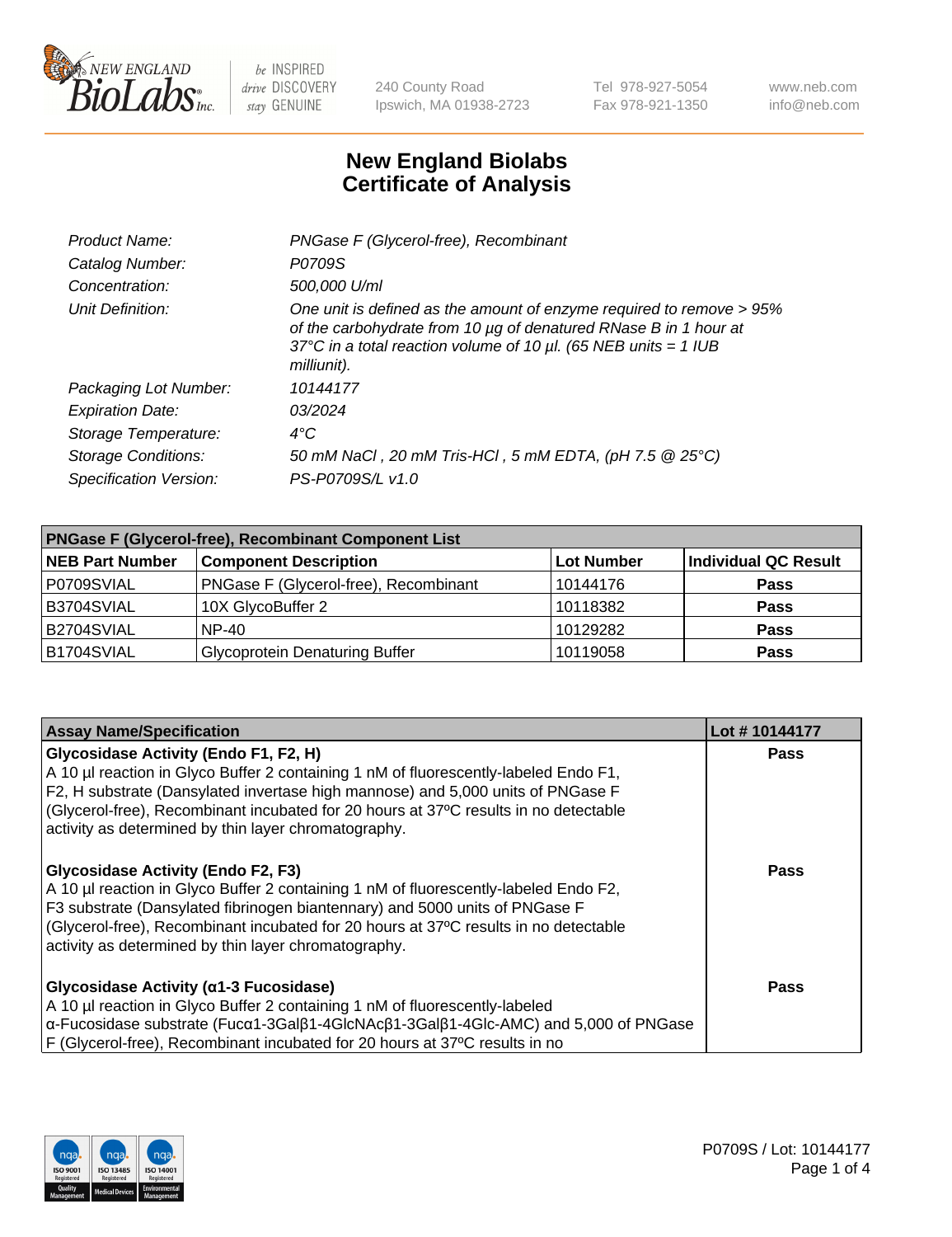

240 County Road Ipswich, MA 01938-2723 Tel 978-927-5054 Fax 978-921-1350

www.neb.com info@neb.com

| <b>Assay Name/Specification</b>                                                                                                                                                                                                                                                                                                                                                           | Lot #10144177 |
|-------------------------------------------------------------------------------------------------------------------------------------------------------------------------------------------------------------------------------------------------------------------------------------------------------------------------------------------------------------------------------------------|---------------|
| detectable activity as determined by thin layer chromatography.                                                                                                                                                                                                                                                                                                                           |               |
| Glycosidase Activity (α1-2 Fucosidase)<br>A 10 µl reaction in Glyco Buffer 2 containing 1 nM of fluorescently-labeled<br>α-Fucosidase substrate (Fucα1-2Galβ1-4Glc-AMC) and 5000 units of PNGase F<br>(Glycerol-free), Recombinant incubated for 20 hours at 37°C results in no detectable<br>activity as determined by thin layer chromatography.                                        | <b>Pass</b>   |
| Glycosidase Activity (α-N-Acetylgalactosaminidase)<br>A 10 µl reaction in Glyco Buffer 2 containing 1 nM of fluorescently-labeled<br>α-N-Acetylgalactosaminidase substrate (GalNAcα1-3(Fucα1-2)Galβ1-4Glc-AMC) and 5000<br>units of PNGase F (Glycerol-free), Recombinant incubated for 20 hours at 37°C<br>results in no detectable activity as determined by thin layer chromatography. | <b>Pass</b>   |
| Glycosidase Activity (α-Glucosidase)<br>A 10 µl reaction in Glyco Buffer 2 containing 1 nM of fluorescently-labeled<br>α-Glucosidase substrate (Glcα1-6Glcα1-4Glc-AMC) and 5000 units of PNGase F<br>(Glycerol-free), Recombinant incubated for 20 hours at 37°C results in no detectable<br>activity as determined by thin layer chromatography.                                         | <b>Pass</b>   |
| Glycosidase Activity (α1-6 Mannosidase)<br>A 10 µl reaction in Glyco Buffer 2 containing 1 nM of fluorescently-labeled<br>α-Mannosidase substrate (Μanα1-6Μanα1-6(Μanα1-3)Man-AMC) and 5000 units of PNGase F<br>(Glycerol-free), Recombinant incubated for 20 hours at 37°C results in no detectable<br>activity as determined by thin layer chromatography.                             | <b>Pass</b>   |
| Glycosidase Activity (α1-3 Galactosidase)<br>A 10 µl reaction in Glyco Buffer 2 containing 1 nM of fluorescently-labeled<br>α-Galactosidase substrate (Galα1-3Galβ1-4GlcNAc-AMC) and 5000 units of PNGase F<br>(Glycerol-free), Recombinant incubated for 20 hours at 37°C results in no detectable<br>activity as determined by thin layer chromatography.                               | <b>Pass</b>   |
| Glycosidase Activity (a1-6 Galactosidase)<br>A 10 µl reaction in Glyco Buffer 2 containing 1 nM of fluorescently-labeled<br>α-Galactosidase substrate (Galα1-6Galα1-6Glcα1-2Fru-AMC) and 5000 units of PNGase F<br>(Glycerol-free), Recombinant incubated for 20 hours at 37°C results in no detectable<br>activity as determined by thin layer chromatography.                           | <b>Pass</b>   |
| Glycosidase Activity (α1-3 Mannosidase)<br>A 10 µl reaction in Glyco Buffer 2 containing 1 nM of fluorescently-labeled<br>α-Mannosidase substrate (Manα1-3Manβ1-4GlcNAc-AMC) and 5000 units of PNGase F<br>(Glycerol-free), Recombinant incubated for 20 hours at 37°C results in no detectable<br>activity as determined by thin layer chromatography.                                   | <b>Pass</b>   |

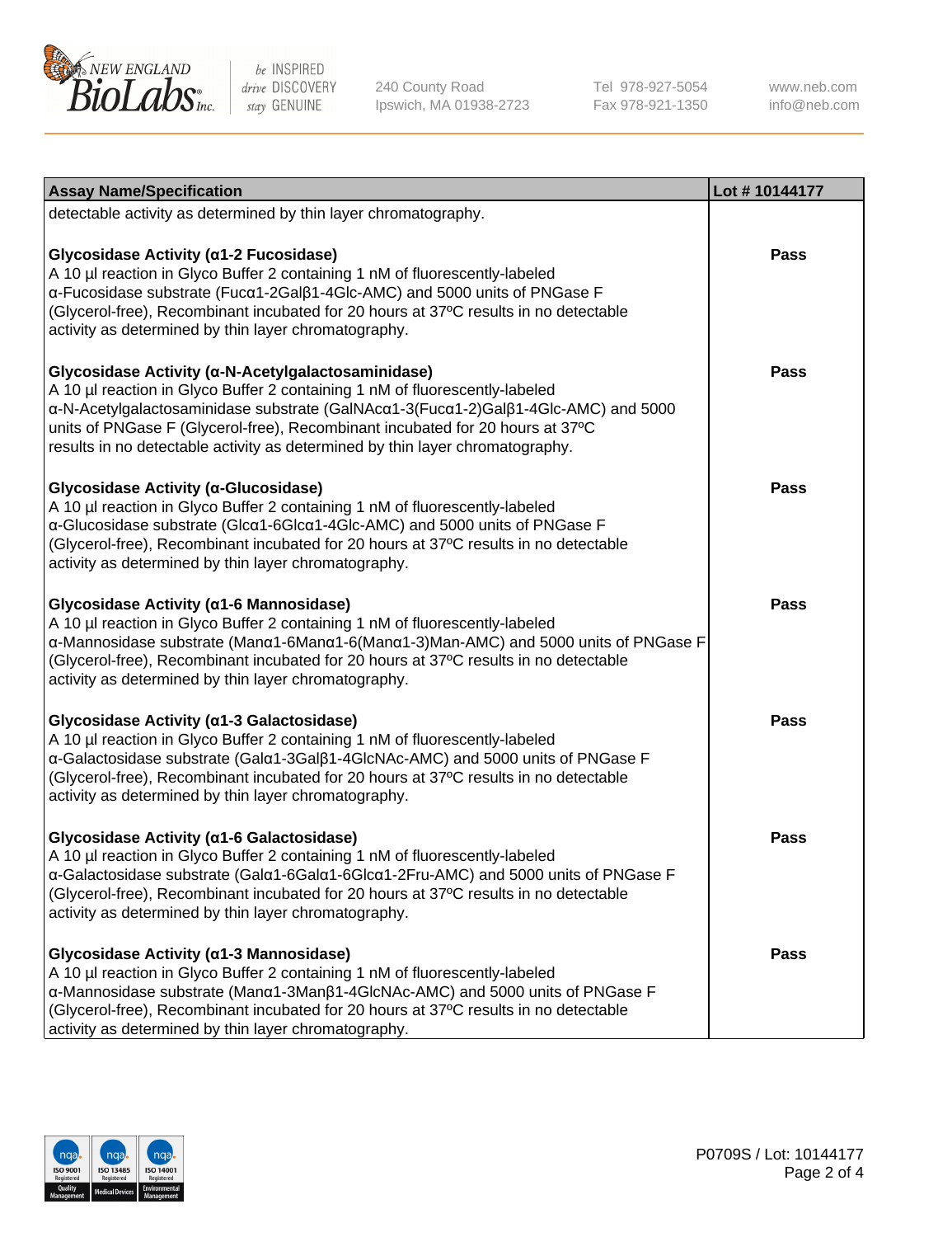

240 County Road Ipswich, MA 01938-2723 Tel 978-927-5054 Fax 978-921-1350

www.neb.com info@neb.com

| <b>Assay Name/Specification</b>                                                                                                                                                                                                                                                                                                                                                       | Lot #10144177 |
|---------------------------------------------------------------------------------------------------------------------------------------------------------------------------------------------------------------------------------------------------------------------------------------------------------------------------------------------------------------------------------------|---------------|
| Glycosidase Activity (β-N-Acetylgalactosaminidase)<br>A 10 µl reaction in Glyco Buffer 2 containing 1 nM of fluorescently-labeled<br>β-N-Acetylgalactosaminidase substrate (GalNAcβ1-4Galβ1-4Glc-AMC) and 5000 units of<br>PNGase F (Glycerol-free), Recombinant incubated for 20 hours at 37°C results in no<br>detectable activity as determined by thin layer chromatography.      | <b>Pass</b>   |
| Glycosidase Activity (β-N-Acetylglucosaminidase)<br>A 10 µl reaction in Glyco Buffer 2 containing 1 nM of fluorescently-labeled<br>β-N-Acetylglucosaminidase substrate (GlcNAcβ1-4GlcNAcβ1-4GlcNAc-AMC) and 5000 units<br>of PNGase F (Glycerol-free), Recombinant incubated for 20 hours at 37°C results in<br>no detectable activity as determined by thin layer chromatography.    | <b>Pass</b>   |
| Glycosidase Activity (β-Mannosidase)<br>A 10 µl reaction in Glyco Buffer 2 containing 1 nM of fluorescently-labeled<br>β-Mannosidase substrate (Manβ1-4Manβ1-4Man-AMC) and 5000 units of PNGase F<br>(Glycerol-free), Recombinant incubated for 20 hours at 37°C results in no detectable<br>activity as determined by thin layer chromatography.                                     | Pass          |
| Glycosidase Activity (β1-3 Galactosidase)<br>A 10 µl reaction in Glyco Buffer 2 containing 1 nM of fluorescently-labeled<br>β-Galactosidase substrate (Galβ1-3GlcNAcβ1-4Galβ1-4Glc-AMC) and 5000 units of PNGase<br>F (Glycerol-free), Recombinant incubated for 20 hours at 37°C results in no<br>detectable activity as determined by thin layer chromatography.                    | Pass          |
| Glycosidase Activity (β1-4 Galactosidase)<br>A 10 µl reaction in Glyco Buffer 2 containing 1 nM of fluorescently-labeled<br>β-Galactosidase substrate (Galβ1-4GlcNAcβ1-3Galβ1-4Glc -AMC) and 5000 units of<br>PNGase F (Glycerol-free), Recombinant incubated for 20 hours at 37°C results in no<br>detectable activity as determined by thin layer chromatography.                   | <b>Pass</b>   |
| Glycosidase Activity (α-Neuraminidase)<br>A 10 µl reaction in Glyco Buffer 2 containing 1 nM of fluorescently-labeled<br>α-Neuraminidase substrate (Neu5Acα2-3Galβ1-3GlcNAcβ1-3Galβ1-4Glc-AMC) and 5000 units<br>of PNGase F (Glycerol-free), Recombinant incubated for 20 hours at 37°C results in<br>no detectable activity as determined by thin layer chromatography.             | <b>Pass</b>   |
| Glycosidase Activity (β-Xylosidase)<br>A 10 µl reaction in Glyco Buffer 2 containing 1 nM of fluorescently-labeled<br>$\beta$ -Xylosidase substrate (Xyl $\beta$ 1-4Xyl $\beta$ 1-4Xyl $\beta$ 1-4Xyl-AMC) and 5000 units of PNGase F<br>(Glycerol-free), Recombinant incubated for 20 hours at 37°C results in no detectable<br>activity as determined by thin layer chromatography. | <b>Pass</b>   |